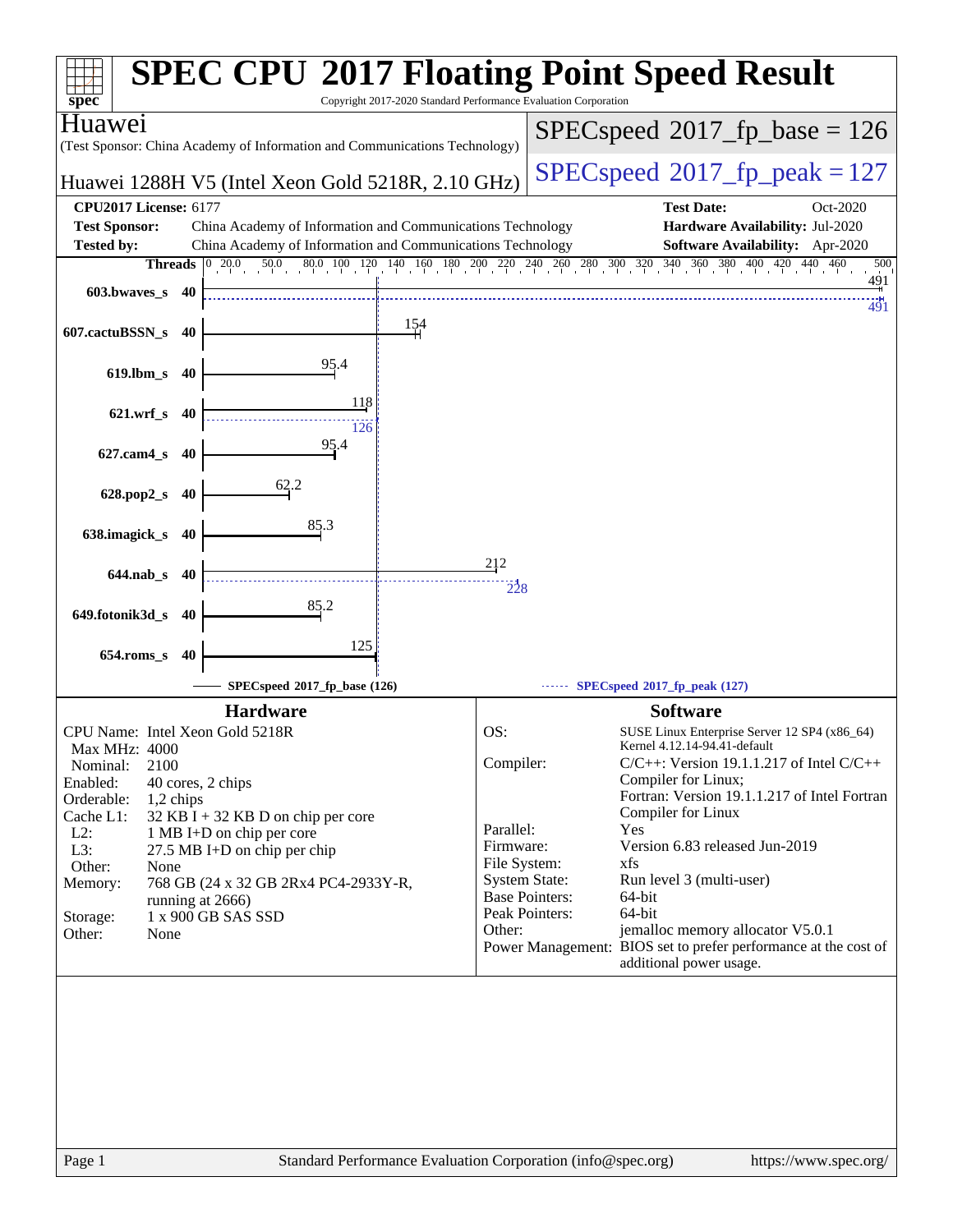

# **[SPEC CPU](http://www.spec.org/auto/cpu2017/Docs/result-fields.html#SPECCPU2017FloatingPointSpeedResult)[2017 Floating Point Speed Result](http://www.spec.org/auto/cpu2017/Docs/result-fields.html#SPECCPU2017FloatingPointSpeedResult)**

Copyright 2017-2020 Standard Performance Evaluation Corporation

#### Huawei

(Test Sponsor: China Academy of Information and Communications Technology)

Huawei 1288H V5 (Intel Xeon Gold 5218R, 2.10 GHz)  $\left|$  [SPECspeed](http://www.spec.org/auto/cpu2017/Docs/result-fields.html#SPECspeed2017fppeak)®[2017\\_fp\\_peak = 1](http://www.spec.org/auto/cpu2017/Docs/result-fields.html#SPECspeed2017fppeak)27  $SPECspeed*2017_fp\_base = 126$  $SPECspeed*2017_fp\_base = 126$ 

**[Test Sponsor:](http://www.spec.org/auto/cpu2017/Docs/result-fields.html#TestSponsor)** China Academy of Information and Communications Technology **[Hardware Availability:](http://www.spec.org/auto/cpu2017/Docs/result-fields.html#HardwareAvailability)** Jul-2020 **[Tested by:](http://www.spec.org/auto/cpu2017/Docs/result-fields.html#Testedby)** China Academy of Information and Communications Technology **[Software Availability:](http://www.spec.org/auto/cpu2017/Docs/result-fields.html#SoftwareAvailability)** Apr-2020

**[CPU2017 License:](http://www.spec.org/auto/cpu2017/Docs/result-fields.html#CPU2017License)** 6177 **[Test Date:](http://www.spec.org/auto/cpu2017/Docs/result-fields.html#TestDate)** Oct-2020

#### **[Results Table](http://www.spec.org/auto/cpu2017/Docs/result-fields.html#ResultsTable)**

|                                   | <b>Base</b>    |                |       |                | <b>Peak</b> |                |            |                |                |              |                |              |                |              |
|-----------------------------------|----------------|----------------|-------|----------------|-------------|----------------|------------|----------------|----------------|--------------|----------------|--------------|----------------|--------------|
| <b>Benchmark</b>                  | <b>Threads</b> | <b>Seconds</b> | Ratio | <b>Seconds</b> | Ratio       | <b>Seconds</b> | Ratio      | <b>Threads</b> | <b>Seconds</b> | <b>Ratio</b> | <b>Seconds</b> | <b>Ratio</b> | <b>Seconds</b> | <b>Ratio</b> |
| 603.bwayes_s                      | 40             | 120            | 492   | 120            | 490         | 120            | <u>491</u> | 40             | 120            | 490          | 120            | 493          | 120            | <u>491</u>   |
| 607.cactuBSSN s                   | 40             | 106            | 158   | 108            | 154         | 108            | 154        | 40             | 106            | 158          | 108            | <b>54</b>    | <u>108</u>     | <u>154</u>   |
| $619.1$ bm s                      | 40             | 55.0           | 95.2  | 54.8           | 95.6        | 54.9           | 95.4       | 40             | 55.0           | 95.2         | 54.8           | 95.6         | 54.9           | 95.4         |
| $621$ .wrf s                      | 40             | 112            | 118   | 112            | 118         | 112            | 118        | 40             | 105            | 127          | 105            | 126          | 105            | 126          |
| $627$ .cam4 s                     | 40             | 93.3           | 94.9  | 92.9           | 95.4        | 92.6           | 95.7       | 40             | 93.3           | 94.9         | 92.9           | 95.4         | 92.6           | 95.7         |
| $628.pop2_s$                      | 40             | 191            | 62.2  | 190            | 62.4        | 191            | 62.2       | 40             | <u> 191</u>    | 62.2         | 190            | 62.4         | 191            | 62.2         |
| 638.imagick_s                     | 40             | 169            | 85.3  | 169            | 85.4        | 169            | 85.3       | 40             | 169            | 85.3         | 169            | 85.4         | 169            | 85.3         |
| $644$ .nab s                      | 40             | 82.3           | 212   | 82.3           | 212         | 82.2           | 213        | 40             | 76.7           | 228          | 76.7           | 228          | 76.7           | 228          |
| 649.fotonik3d s                   | 40             | 107            | 85.3  | 107            | 85.2        | 107            | 85.2       | 40             | 107            | 85.3         | 107            | 85.2         | 107            | 85.2         |
| $654$ .roms s                     | 40             | 126            | 125   | 126            | <u>125</u>  | 125            | 125        | 40             | 126            | 125          | 126            | <u>125</u>   | 125            | 125          |
| $SPECspeed*2017$ fp base =<br>126 |                |                |       |                |             |                |            |                |                |              |                |              |                |              |

**[SPECspeed](http://www.spec.org/auto/cpu2017/Docs/result-fields.html#SPECspeed2017fppeak)[2017\\_fp\\_peak =](http://www.spec.org/auto/cpu2017/Docs/result-fields.html#SPECspeed2017fppeak) 127**

Results appear in the [order in which they were run.](http://www.spec.org/auto/cpu2017/Docs/result-fields.html#RunOrder) Bold underlined text [indicates a median measurement](http://www.spec.org/auto/cpu2017/Docs/result-fields.html#Median).

#### **[Operating System Notes](http://www.spec.org/auto/cpu2017/Docs/result-fields.html#OperatingSystemNotes)**

Stack size set to unlimited using "ulimit -s unlimited"

#### **[Environment Variables Notes](http://www.spec.org/auto/cpu2017/Docs/result-fields.html#EnvironmentVariablesNotes)**

```
Environment variables set by runcpu before the start of the run:
KMP_AFFINITY = "granularity=fine,compact"
LD_LIBRARY_PATH =
      "/opt/intel/compilers_and_libraries_2020.1.217/linux/compiler/lib/intel6
      4:/usr/local/jemalloc64-5.0.1"
MALLOC_CONF = "retain:true"
OMP_STACKSIZE = "192M"
```
#### **[General Notes](http://www.spec.org/auto/cpu2017/Docs/result-fields.html#GeneralNotes)**

 NA: The test sponsor attests, as of date of publication, that CVE-2017-5754 (Meltdown) is mitigated in the system as tested and documented. Yes: The test sponsor attests, as of date of publication, that CVE-2017-5753 (Spectre variant 1) is mitigated in the system as tested and documented. Yes: The test sponsor attests, as of date of publication, that CVE-2017-5715 (Spectre variant 2) is mitigated in the system as tested and documented. Transparent Huge Pages enabled by default Prior to runcpu invocation Filesystem page cache synced and cleared with: sync; echo 3> /proc/sys/vm/drop\_caches jemalloc, a general purpose malloc implementation built with the RedHat Enterprise 7.5, and the system compiler gcc 4.8.5

**(Continued on next page)**

| Page 2 | Standard Performance Evaluation Corporation (info@spec.org) | https://www.spec.org/ |
|--------|-------------------------------------------------------------|-----------------------|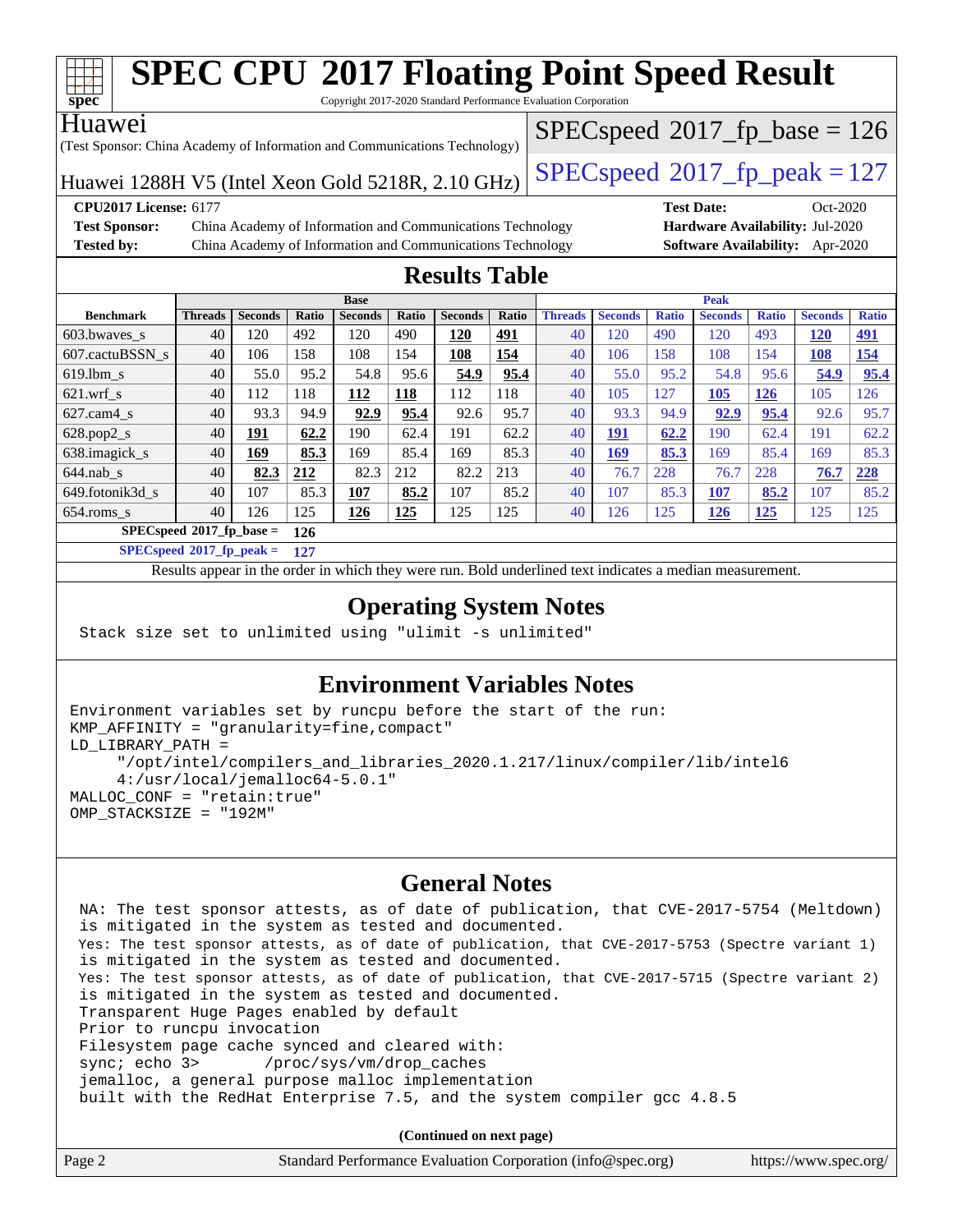| $spec^*$                                                                                                                                                                                                                                                                                                | Copyright 2017-2020 Standard Performance Evaluation Corporation                                                                                             | <b>SPEC CPU®2017 Floating Point Speed Result</b>                                                                                                                                                                                       |
|---------------------------------------------------------------------------------------------------------------------------------------------------------------------------------------------------------------------------------------------------------------------------------------------------------|-------------------------------------------------------------------------------------------------------------------------------------------------------------|----------------------------------------------------------------------------------------------------------------------------------------------------------------------------------------------------------------------------------------|
| Huawei                                                                                                                                                                                                                                                                                                  | (Test Sponsor: China Academy of Information and Communications Technology)                                                                                  | $SPEC speed^{\circ}2017$ fp base = 126                                                                                                                                                                                                 |
|                                                                                                                                                                                                                                                                                                         | Huawei 1288H V5 (Intel Xeon Gold 5218R, 2.10 GHz)                                                                                                           | $SPEC speed^{\circ}2017$ _fp_peak = 127                                                                                                                                                                                                |
| <b>CPU2017 License: 6177</b><br><b>Test Sponsor:</b><br><b>Tested by:</b>                                                                                                                                                                                                                               | China Academy of Information and Communications Technology<br>China Academy of Information and Communications Technology                                    | <b>Test Date:</b><br>Oct-2020<br>Hardware Availability: Jul-2020<br>Software Availability: Apr-2020                                                                                                                                    |
|                                                                                                                                                                                                                                                                                                         | <b>General Notes (Continued)</b>                                                                                                                            | sources available from jemalloc.net or https://github.com/jemalloc/jemalloc/releases                                                                                                                                                   |
|                                                                                                                                                                                                                                                                                                         | <b>Platform Notes</b>                                                                                                                                       |                                                                                                                                                                                                                                        |
| BIOS configuration:<br>Power Policy Set to Load Balance<br>Hyper-Threading Set to Disabled<br>XPT Prefetch Set to Enabled                                                                                                                                                                               |                                                                                                                                                             |                                                                                                                                                                                                                                        |
| Sysinfo program /spec2017/bin/sysinfo                                                                                                                                                                                                                                                                   | Rev: r6365 of 2019-08-21 295195f888a3d7edble6e46a485a0011<br>running on linux-j3dr Sat Oct 24 15:58:13 2020                                                 |                                                                                                                                                                                                                                        |
| For more information on this section, see                                                                                                                                                                                                                                                               | SUT (System Under Test) info as seen by some common utilities.<br>https://www.spec.org/cpu2017/Docs/config.html#sysinfo                                     |                                                                                                                                                                                                                                        |
| From /proc/cpuinfo<br>"physical id"s (chips)<br>2<br>40 "processors"<br>cpu cores : 20<br>siblings : 20                                                                                                                                                                                                 | model name: $Intel(R)$ Xeon $(R)$ Gold 5218R CPU @ 2.10GHz<br>excerpts from /proc/cpuinfo might not be reliable. Use with caution.)                         | cores, siblings (Caution: counting these is hw and system dependent. The following<br>physical 0: cores 0 1 2 3 4 8 9 10 11 12 16 17 18 19 20 24 25 26 27 28<br>physical 1: cores 0 1 2 3 4 8 9 10 11 12 16 17 18 19 20 24 25 26 27 28 |
| From 1scpu:<br>Architecture:<br>$CPU$ op-mode( $s$ ):<br>Byte Order:<br>CPU(s):<br>On-line $CPU(s)$ list:<br>Thread(s) per core:<br>$Core(s)$ per socket:<br>Socket(s):<br>NUMA node(s):<br>Vendor ID:<br>CPU family:<br>Model:<br>Model name:<br>Stepping:<br>CPU MHz:<br>CPU max MHz:<br>CPU min MHz: | x86_64<br>$32$ -bit, $64$ -bit<br>Little Endian<br>40<br>$0 - 39$<br>1<br>20<br>2<br>2<br>GenuineIntel<br>6<br>85<br>7<br>2100.000<br>4000.0000<br>800.0000 | $Intel(R) Xeon(R) Gold 5218R CPU @ 2.10GHz$                                                                                                                                                                                            |
|                                                                                                                                                                                                                                                                                                         | (Continued on next page)                                                                                                                                    |                                                                                                                                                                                                                                        |
| Page 3                                                                                                                                                                                                                                                                                                  | Standard Performance Evaluation Corporation (info@spec.org)                                                                                                 | https://www.spec.org/                                                                                                                                                                                                                  |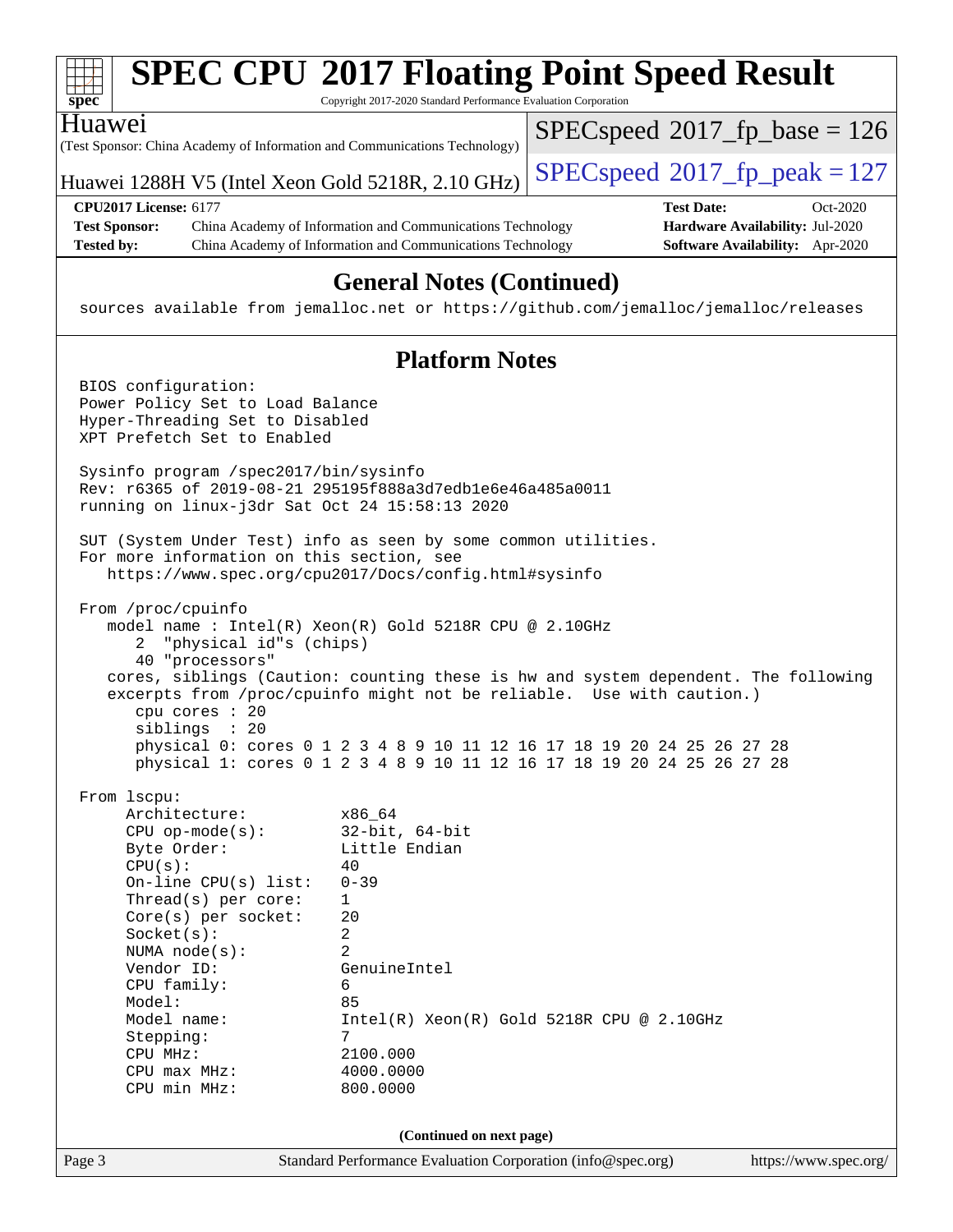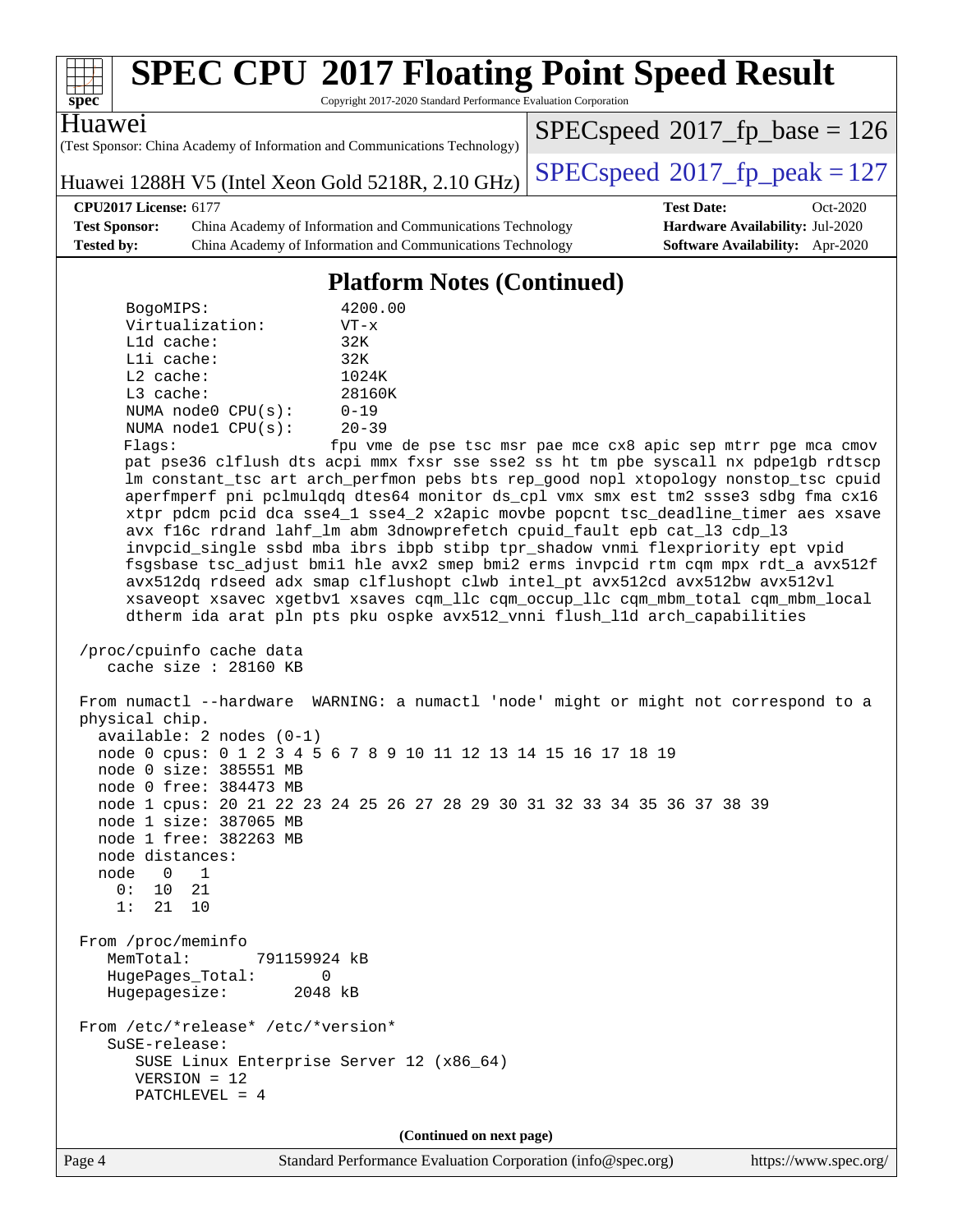| Huawei<br>$SPEC speed^{\circ}2017$ fp base = 126<br>(Test Sponsor: China Academy of Information and Communications Technology)<br>$SPEC speed^{\circ}2017$ fp peak = 127<br>Huawei 1288H V5 (Intel Xeon Gold 5218R, 2.10 GHz)<br><b>CPU2017 License: 6177</b><br><b>Test Date:</b><br>Oct-2020<br><b>Test Sponsor:</b><br>Hardware Availability: Jul-2020<br>China Academy of Information and Communications Technology<br><b>Tested by:</b><br>China Academy of Information and Communications Technology<br>Software Availability: Apr-2020<br><b>Platform Notes (Continued)</b><br># This file is deprecated and will be removed in a future service pack or release.<br># Please check /etc/os-release for details about this release.<br>os-release:<br>NAME="SLES"<br>VERSION="12-SP4"<br>VERSION_ID="12.4"<br>PRETTY_NAME="SUSE Linux Enterprise Server 12 SP4"<br>ID="sles"<br>ANSI COLOR="0;32"<br>CPE_NAME="cpe:/o:suse:sles:12:sp4"<br>uname $-a$ :<br>Linux linux-j3dr 4.12.14-94.41-default #1 SMP Wed Oct 31 12:25:04 UTC 2018 (3090901)<br>x86_64 x86_64 x86_64 GNU/Linux<br>Kernel self-reported vulnerability status:<br>Not affected<br>CVE-2018-3620 (L1 Terminal Fault):<br>Microarchitectural Data Sampling:<br>No status reported<br>CVE-2017-5754 (Meltdown):<br>Not affected<br>CVE-2018-3639 (Speculative Store Bypass): Mitigation: Speculative Store Bypass disabled<br>via prctl and seccomp<br>Mitigation: __user pointer sanitization<br>$CVE-2017-5753$ (Spectre variant 1):<br>Mitigation: Indirect Branch Restricted<br>$CVE-2017-5715$ (Spectre variant 2):<br>Speculation, IBPB, IBRS_FW<br>run-level 3 Oct 24 14:50<br>SPEC is set to: /spec2017<br>Filesystem<br>Type Size Used Avail Use% Mounted on<br>$/\text{dev/sda}$ 3<br>47G 688G<br>xfs<br>734G<br>$7\%$ /<br>From /sys/devices/virtual/dmi/id<br>INSYDE Corp. 6.83 06/29/2019<br>BIOS:<br>Vendor: Huawei<br>Product: 1288H V5<br>Product Family: Purley<br>Serial: 210200351910KC000123<br>Additional information from dmidecode follows. WARNING: Use caution when you interpret<br>this section. The 'dmidecode' program reads system data which is "intended to allow<br>hardware to be accurately determined", but the intent may not be met, as there are<br>frequent changes to hardware, firmware, and the "DMTF SMBIOS" standard.<br>Memory:<br>24x Samsung M393A4K40CB2-CVF 32 GB 2 rank 2933, configured at 2666<br>(End of data from sysinfo program) | <b>SPEC CPU®2017 Floating Point Speed Result</b><br>spec<br>Copyright 2017-2020 Standard Performance Evaluation Corporation |  |  |  |  |  |  |
|----------------------------------------------------------------------------------------------------------------------------------------------------------------------------------------------------------------------------------------------------------------------------------------------------------------------------------------------------------------------------------------------------------------------------------------------------------------------------------------------------------------------------------------------------------------------------------------------------------------------------------------------------------------------------------------------------------------------------------------------------------------------------------------------------------------------------------------------------------------------------------------------------------------------------------------------------------------------------------------------------------------------------------------------------------------------------------------------------------------------------------------------------------------------------------------------------------------------------------------------------------------------------------------------------------------------------------------------------------------------------------------------------------------------------------------------------------------------------------------------------------------------------------------------------------------------------------------------------------------------------------------------------------------------------------------------------------------------------------------------------------------------------------------------------------------------------------------------------------------------------------------------------------------------------------------------------------------------------------------------------------------------------------------------------------------------------------------------------------------------------------------------------------------------------------------------------------------------------------------------------------------------------------------------------------------------------------------------------------------------------------------------------------------------------------------------------------------|-----------------------------------------------------------------------------------------------------------------------------|--|--|--|--|--|--|
|                                                                                                                                                                                                                                                                                                                                                                                                                                                                                                                                                                                                                                                                                                                                                                                                                                                                                                                                                                                                                                                                                                                                                                                                                                                                                                                                                                                                                                                                                                                                                                                                                                                                                                                                                                                                                                                                                                                                                                                                                                                                                                                                                                                                                                                                                                                                                                                                                                                                |                                                                                                                             |  |  |  |  |  |  |
|                                                                                                                                                                                                                                                                                                                                                                                                                                                                                                                                                                                                                                                                                                                                                                                                                                                                                                                                                                                                                                                                                                                                                                                                                                                                                                                                                                                                                                                                                                                                                                                                                                                                                                                                                                                                                                                                                                                                                                                                                                                                                                                                                                                                                                                                                                                                                                                                                                                                |                                                                                                                             |  |  |  |  |  |  |
|                                                                                                                                                                                                                                                                                                                                                                                                                                                                                                                                                                                                                                                                                                                                                                                                                                                                                                                                                                                                                                                                                                                                                                                                                                                                                                                                                                                                                                                                                                                                                                                                                                                                                                                                                                                                                                                                                                                                                                                                                                                                                                                                                                                                                                                                                                                                                                                                                                                                |                                                                                                                             |  |  |  |  |  |  |
|                                                                                                                                                                                                                                                                                                                                                                                                                                                                                                                                                                                                                                                                                                                                                                                                                                                                                                                                                                                                                                                                                                                                                                                                                                                                                                                                                                                                                                                                                                                                                                                                                                                                                                                                                                                                                                                                                                                                                                                                                                                                                                                                                                                                                                                                                                                                                                                                                                                                |                                                                                                                             |  |  |  |  |  |  |
|                                                                                                                                                                                                                                                                                                                                                                                                                                                                                                                                                                                                                                                                                                                                                                                                                                                                                                                                                                                                                                                                                                                                                                                                                                                                                                                                                                                                                                                                                                                                                                                                                                                                                                                                                                                                                                                                                                                                                                                                                                                                                                                                                                                                                                                                                                                                                                                                                                                                |                                                                                                                             |  |  |  |  |  |  |
|                                                                                                                                                                                                                                                                                                                                                                                                                                                                                                                                                                                                                                                                                                                                                                                                                                                                                                                                                                                                                                                                                                                                                                                                                                                                                                                                                                                                                                                                                                                                                                                                                                                                                                                                                                                                                                                                                                                                                                                                                                                                                                                                                                                                                                                                                                                                                                                                                                                                |                                                                                                                             |  |  |  |  |  |  |
|                                                                                                                                                                                                                                                                                                                                                                                                                                                                                                                                                                                                                                                                                                                                                                                                                                                                                                                                                                                                                                                                                                                                                                                                                                                                                                                                                                                                                                                                                                                                                                                                                                                                                                                                                                                                                                                                                                                                                                                                                                                                                                                                                                                                                                                                                                                                                                                                                                                                |                                                                                                                             |  |  |  |  |  |  |
|                                                                                                                                                                                                                                                                                                                                                                                                                                                                                                                                                                                                                                                                                                                                                                                                                                                                                                                                                                                                                                                                                                                                                                                                                                                                                                                                                                                                                                                                                                                                                                                                                                                                                                                                                                                                                                                                                                                                                                                                                                                                                                                                                                                                                                                                                                                                                                                                                                                                |                                                                                                                             |  |  |  |  |  |  |
|                                                                                                                                                                                                                                                                                                                                                                                                                                                                                                                                                                                                                                                                                                                                                                                                                                                                                                                                                                                                                                                                                                                                                                                                                                                                                                                                                                                                                                                                                                                                                                                                                                                                                                                                                                                                                                                                                                                                                                                                                                                                                                                                                                                                                                                                                                                                                                                                                                                                |                                                                                                                             |  |  |  |  |  |  |
|                                                                                                                                                                                                                                                                                                                                                                                                                                                                                                                                                                                                                                                                                                                                                                                                                                                                                                                                                                                                                                                                                                                                                                                                                                                                                                                                                                                                                                                                                                                                                                                                                                                                                                                                                                                                                                                                                                                                                                                                                                                                                                                                                                                                                                                                                                                                                                                                                                                                |                                                                                                                             |  |  |  |  |  |  |
|                                                                                                                                                                                                                                                                                                                                                                                                                                                                                                                                                                                                                                                                                                                                                                                                                                                                                                                                                                                                                                                                                                                                                                                                                                                                                                                                                                                                                                                                                                                                                                                                                                                                                                                                                                                                                                                                                                                                                                                                                                                                                                                                                                                                                                                                                                                                                                                                                                                                |                                                                                                                             |  |  |  |  |  |  |
|                                                                                                                                                                                                                                                                                                                                                                                                                                                                                                                                                                                                                                                                                                                                                                                                                                                                                                                                                                                                                                                                                                                                                                                                                                                                                                                                                                                                                                                                                                                                                                                                                                                                                                                                                                                                                                                                                                                                                                                                                                                                                                                                                                                                                                                                                                                                                                                                                                                                |                                                                                                                             |  |  |  |  |  |  |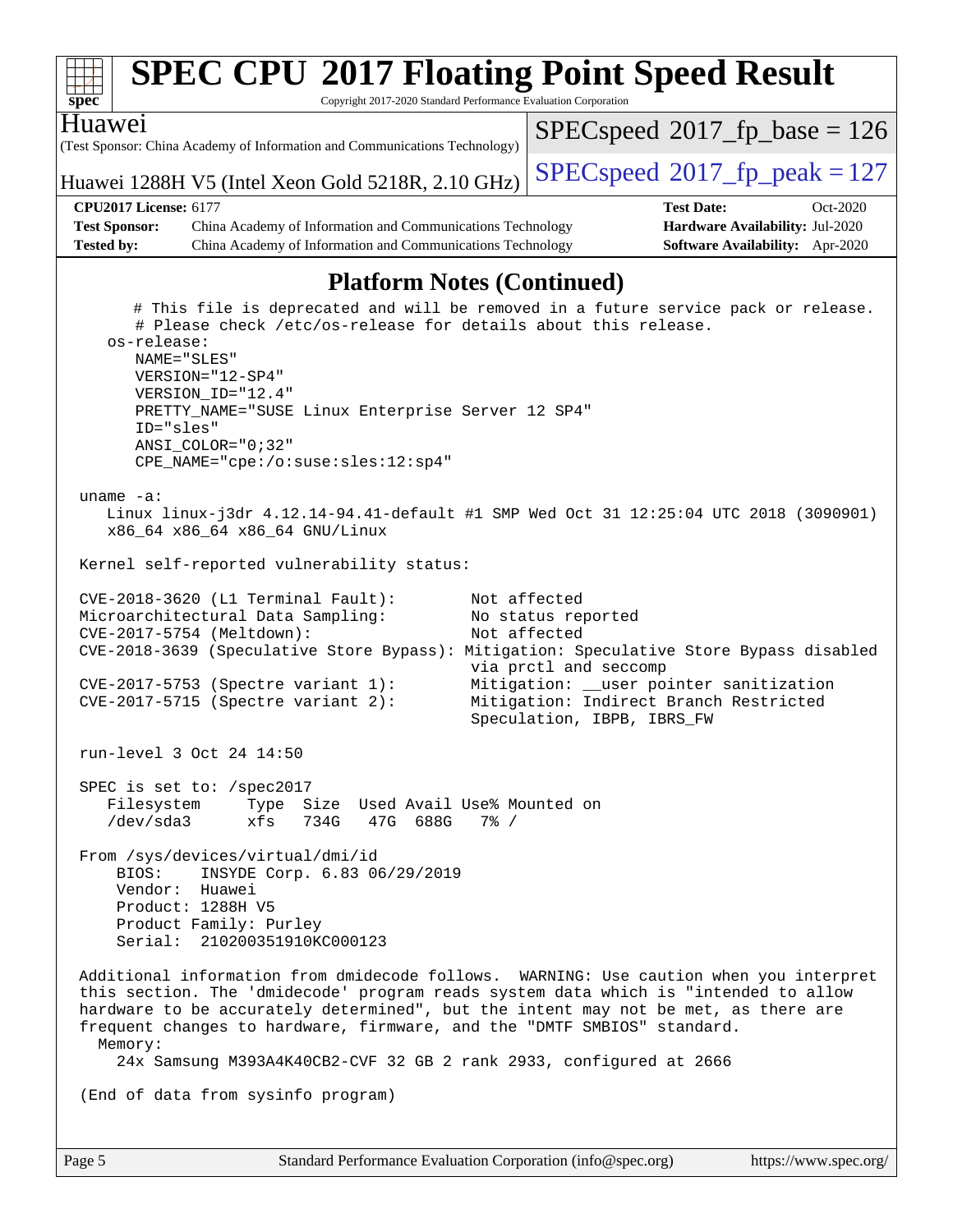| $spec^*$                                                                                                                                                                                                                                                                                                                                                                                                                                                                                                                                                             | Copyright 2017-2020 Standard Performance Evaluation Corporation                                                                                                                                                                                                                                                                                                                                                | <b>SPEC CPU®2017 Floating Point Speed Result</b>                                                    |  |  |  |  |
|----------------------------------------------------------------------------------------------------------------------------------------------------------------------------------------------------------------------------------------------------------------------------------------------------------------------------------------------------------------------------------------------------------------------------------------------------------------------------------------------------------------------------------------------------------------------|----------------------------------------------------------------------------------------------------------------------------------------------------------------------------------------------------------------------------------------------------------------------------------------------------------------------------------------------------------------------------------------------------------------|-----------------------------------------------------------------------------------------------------|--|--|--|--|
| Huawei                                                                                                                                                                                                                                                                                                                                                                                                                                                                                                                                                               | (Test Sponsor: China Academy of Information and Communications Technology)                                                                                                                                                                                                                                                                                                                                     | $SPEC speed^{\circ}2017\_fp\_base = 126$                                                            |  |  |  |  |
| $SPEC speed^{\circ}2017$ fp peak = 127<br>Huawei 1288H V5 (Intel Xeon Gold 5218R, 2.10 GHz)                                                                                                                                                                                                                                                                                                                                                                                                                                                                          |                                                                                                                                                                                                                                                                                                                                                                                                                |                                                                                                     |  |  |  |  |
| <b>CPU2017 License: 6177</b><br><b>Test Sponsor:</b><br><b>Tested by:</b>                                                                                                                                                                                                                                                                                                                                                                                                                                                                                            | China Academy of Information and Communications Technology<br>China Academy of Information and Communications Technology                                                                                                                                                                                                                                                                                       | <b>Test Date:</b><br>Oct-2020<br>Hardware Availability: Jul-2020<br>Software Availability: Apr-2020 |  |  |  |  |
|                                                                                                                                                                                                                                                                                                                                                                                                                                                                                                                                                                      | <b>Compiler Version Notes</b>                                                                                                                                                                                                                                                                                                                                                                                  |                                                                                                     |  |  |  |  |
| C                                                                                                                                                                                                                                                                                                                                                                                                                                                                                                                                                                    | 619.1bm_s(base, peak) 638.imagick_s(base, peak)<br>644.nab_s(base, peak)                                                                                                                                                                                                                                                                                                                                       | :====================                                                                               |  |  |  |  |
|                                                                                                                                                                                                                                                                                                                                                                                                                                                                                                                                                                      | Intel(R) C Intel(R) 64 Compiler for applications running on Intel(R) 64,<br>Version 19.1.1.217 Build 20200306<br>Copyright (C) 1985-2020 Intel Corporation. All rights reserved.                                                                                                                                                                                                                               |                                                                                                     |  |  |  |  |
|                                                                                                                                                                                                                                                                                                                                                                                                                                                                                                                                                                      | C++, C, Fortran   607.cactuBSSN_s(base, peak)                                                                                                                                                                                                                                                                                                                                                                  |                                                                                                     |  |  |  |  |
| Intel(R) $C++$ Intel(R) 64 Compiler for applications running on Intel(R) 64,<br>Version 19.1.1.217 Build 20200306<br>Copyright (C) 1985-2020 Intel Corporation. All rights reserved.<br>Intel(R) C Intel(R) 64 Compiler for applications running on Intel(R) 64,<br>Version 19.1.1.217 Build 20200306<br>Copyright (C) 1985-2020 Intel Corporation. All rights reserved.<br>$Intel(R)$ Fortran Intel(R) 64 Compiler for applications running on Intel(R)<br>64, Version 19.1.1.217 Build 20200306<br>Copyright (C) 1985-2020 Intel Corporation. All rights reserved. |                                                                                                                                                                                                                                                                                                                                                                                                                |                                                                                                     |  |  |  |  |
| Fortran                                                                                                                                                                                                                                                                                                                                                                                                                                                                                                                                                              | 603.bwaves_s(base, peak) 649.fotonik3d_s(base, peak)<br>654.roms_s(base, peak)                                                                                                                                                                                                                                                                                                                                 |                                                                                                     |  |  |  |  |
|                                                                                                                                                                                                                                                                                                                                                                                                                                                                                                                                                                      | $Intel(R)$ Fortran Intel(R) 64 Compiler for applications running on Intel(R)<br>64, Version 19.1.1.217 Build 20200306<br>Copyright (C) 1985-2020 Intel Corporation. All rights reserved.<br>-----------                                                                                                                                                                                                        |                                                                                                     |  |  |  |  |
| 621.wrf_s(base, peak) 627.cam4_s(base, peak)<br>Fortran, C<br>628.pop2_s(base, peak)                                                                                                                                                                                                                                                                                                                                                                                                                                                                                 |                                                                                                                                                                                                                                                                                                                                                                                                                |                                                                                                     |  |  |  |  |
|                                                                                                                                                                                                                                                                                                                                                                                                                                                                                                                                                                      | $Intel(R)$ Fortran Intel(R) 64 Compiler for applications running on Intel(R)<br>64, Version 19.1.1.217 Build 20200306<br>Copyright (C) 1985-2020 Intel Corporation. All rights reserved.<br>Intel(R) C Intel(R) 64 Compiler for applications running on Intel(R) 64,<br>Version 19.1.1.217 Build 20200306<br>Copyright (C) 1985-2020 Intel Corporation. All rights reserved.<br>------------------------------ |                                                                                                     |  |  |  |  |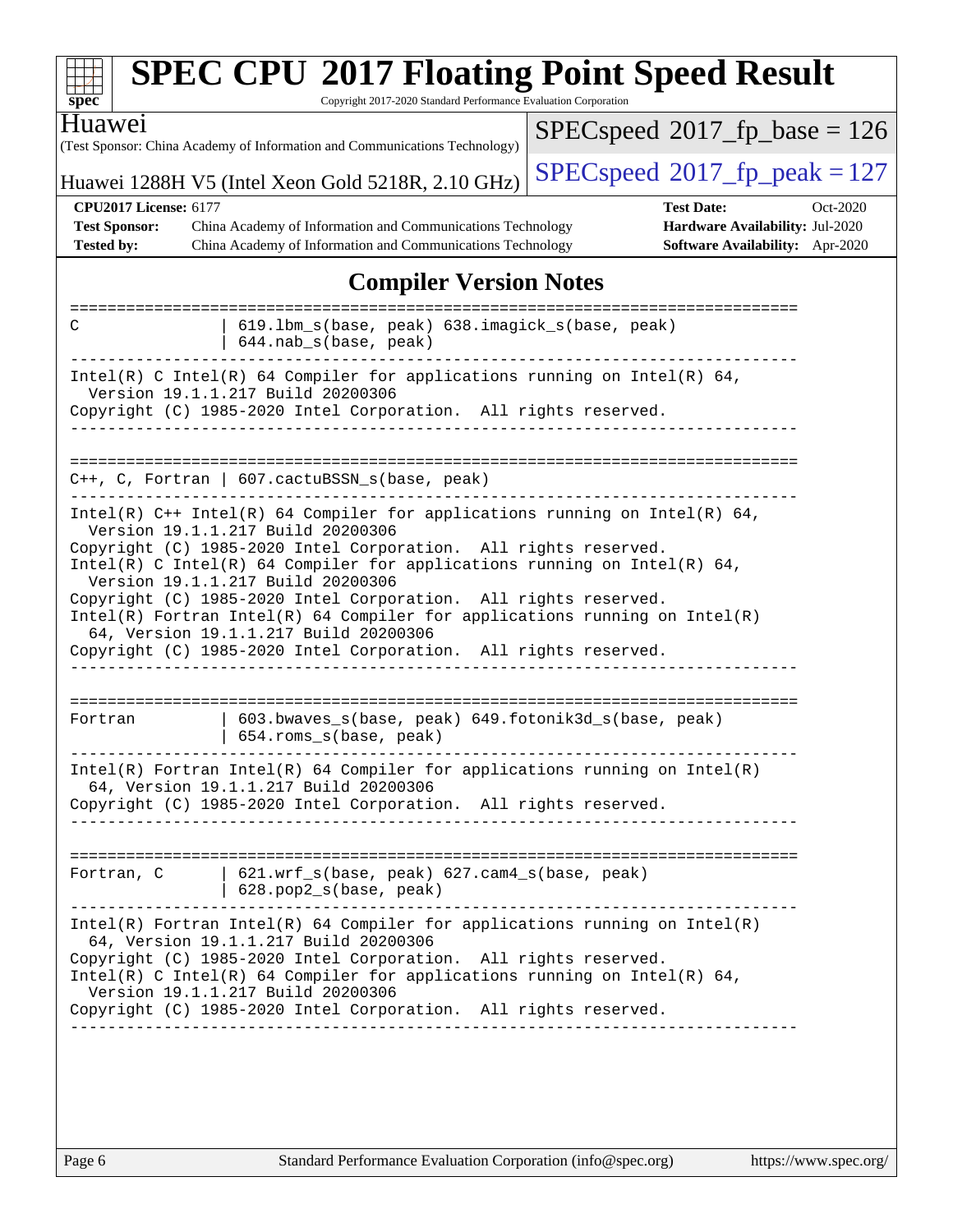| Spec                 |                                                                                              | <b>SPEC CPU®2017 Floating Point Speed Result</b><br>Copyright 2017-2020 Standard Performance Evaluation Corporation |                                 |                                          |            |  |  |
|----------------------|----------------------------------------------------------------------------------------------|---------------------------------------------------------------------------------------------------------------------|---------------------------------|------------------------------------------|------------|--|--|
| Huawei               |                                                                                              | (Test Sponsor: China Academy of Information and Communications Technology)                                          |                                 | $SPEC speed^{\circ}2017\_fp\_base = 126$ |            |  |  |
|                      | $SPEC speed^{\circ}2017$ _fp_peak = 127<br>Huawei 1288H V5 (Intel Xeon Gold 5218R, 2.10 GHz) |                                                                                                                     |                                 |                                          |            |  |  |
|                      | <b>CPU2017 License: 6177</b>                                                                 |                                                                                                                     |                                 | <b>Test Date:</b>                        | $Oct-2020$ |  |  |
| <b>Test Sponsor:</b> |                                                                                              | China Academy of Information and Communications Technology                                                          | Hardware Availability: Jul-2020 |                                          |            |  |  |
| <b>Tested by:</b>    |                                                                                              | China Academy of Information and Communications Technology                                                          |                                 | Software Availability: Apr-2020          |            |  |  |
|                      |                                                                                              |                                                                                                                     |                                 |                                          |            |  |  |

#### **[Base Compiler Invocation](http://www.spec.org/auto/cpu2017/Docs/result-fields.html#BaseCompilerInvocation)**

[C benchmarks:](http://www.spec.org/auto/cpu2017/Docs/result-fields.html#Cbenchmarks)

[icc](http://www.spec.org/cpu2017/results/res2020q4/cpu2017-20201026-24248.flags.html#user_CCbase_intel_icc_66fc1ee009f7361af1fbd72ca7dcefbb700085f36577c54f309893dd4ec40d12360134090235512931783d35fd58c0460139e722d5067c5574d8eaf2b3e37e92)

[Fortran benchmarks](http://www.spec.org/auto/cpu2017/Docs/result-fields.html#Fortranbenchmarks): [ifort](http://www.spec.org/cpu2017/results/res2020q4/cpu2017-20201026-24248.flags.html#user_FCbase_intel_ifort_8111460550e3ca792625aed983ce982f94888b8b503583aa7ba2b8303487b4d8a21a13e7191a45c5fd58ff318f48f9492884d4413fa793fd88dd292cad7027ca)

[Benchmarks using both Fortran and C:](http://www.spec.org/auto/cpu2017/Docs/result-fields.html#BenchmarksusingbothFortranandC) [ifort](http://www.spec.org/cpu2017/results/res2020q4/cpu2017-20201026-24248.flags.html#user_CC_FCbase_intel_ifort_8111460550e3ca792625aed983ce982f94888b8b503583aa7ba2b8303487b4d8a21a13e7191a45c5fd58ff318f48f9492884d4413fa793fd88dd292cad7027ca) [icc](http://www.spec.org/cpu2017/results/res2020q4/cpu2017-20201026-24248.flags.html#user_CC_FCbase_intel_icc_66fc1ee009f7361af1fbd72ca7dcefbb700085f36577c54f309893dd4ec40d12360134090235512931783d35fd58c0460139e722d5067c5574d8eaf2b3e37e92)

[Benchmarks using Fortran, C, and C++:](http://www.spec.org/auto/cpu2017/Docs/result-fields.html#BenchmarksusingFortranCandCXX) [icpc](http://www.spec.org/cpu2017/results/res2020q4/cpu2017-20201026-24248.flags.html#user_CC_CXX_FCbase_intel_icpc_c510b6838c7f56d33e37e94d029a35b4a7bccf4766a728ee175e80a419847e808290a9b78be685c44ab727ea267ec2f070ec5dc83b407c0218cded6866a35d07) [icc](http://www.spec.org/cpu2017/results/res2020q4/cpu2017-20201026-24248.flags.html#user_CC_CXX_FCbase_intel_icc_66fc1ee009f7361af1fbd72ca7dcefbb700085f36577c54f309893dd4ec40d12360134090235512931783d35fd58c0460139e722d5067c5574d8eaf2b3e37e92) [ifort](http://www.spec.org/cpu2017/results/res2020q4/cpu2017-20201026-24248.flags.html#user_CC_CXX_FCbase_intel_ifort_8111460550e3ca792625aed983ce982f94888b8b503583aa7ba2b8303487b4d8a21a13e7191a45c5fd58ff318f48f9492884d4413fa793fd88dd292cad7027ca)

#### **[Base Portability Flags](http://www.spec.org/auto/cpu2017/Docs/result-fields.html#BasePortabilityFlags)**

 603.bwaves\_s: [-DSPEC\\_LP64](http://www.spec.org/cpu2017/results/res2020q4/cpu2017-20201026-24248.flags.html#suite_basePORTABILITY603_bwaves_s_DSPEC_LP64) 607.cactuBSSN\_s: [-DSPEC\\_LP64](http://www.spec.org/cpu2017/results/res2020q4/cpu2017-20201026-24248.flags.html#suite_basePORTABILITY607_cactuBSSN_s_DSPEC_LP64) 619.lbm\_s: [-DSPEC\\_LP64](http://www.spec.org/cpu2017/results/res2020q4/cpu2017-20201026-24248.flags.html#suite_basePORTABILITY619_lbm_s_DSPEC_LP64) 621.wrf\_s: [-DSPEC\\_LP64](http://www.spec.org/cpu2017/results/res2020q4/cpu2017-20201026-24248.flags.html#suite_basePORTABILITY621_wrf_s_DSPEC_LP64) [-DSPEC\\_CASE\\_FLAG](http://www.spec.org/cpu2017/results/res2020q4/cpu2017-20201026-24248.flags.html#b621.wrf_s_baseCPORTABILITY_DSPEC_CASE_FLAG) [-convert big\\_endian](http://www.spec.org/cpu2017/results/res2020q4/cpu2017-20201026-24248.flags.html#user_baseFPORTABILITY621_wrf_s_convert_big_endian_c3194028bc08c63ac5d04de18c48ce6d347e4e562e8892b8bdbdc0214820426deb8554edfa529a3fb25a586e65a3d812c835984020483e7e73212c4d31a38223) 627.cam4\_s: [-DSPEC\\_LP64](http://www.spec.org/cpu2017/results/res2020q4/cpu2017-20201026-24248.flags.html#suite_basePORTABILITY627_cam4_s_DSPEC_LP64) [-DSPEC\\_CASE\\_FLAG](http://www.spec.org/cpu2017/results/res2020q4/cpu2017-20201026-24248.flags.html#b627.cam4_s_baseCPORTABILITY_DSPEC_CASE_FLAG) 628.pop2\_s: [-DSPEC\\_LP64](http://www.spec.org/cpu2017/results/res2020q4/cpu2017-20201026-24248.flags.html#suite_basePORTABILITY628_pop2_s_DSPEC_LP64) [-DSPEC\\_CASE\\_FLAG](http://www.spec.org/cpu2017/results/res2020q4/cpu2017-20201026-24248.flags.html#b628.pop2_s_baseCPORTABILITY_DSPEC_CASE_FLAG) [-convert big\\_endian](http://www.spec.org/cpu2017/results/res2020q4/cpu2017-20201026-24248.flags.html#user_baseFPORTABILITY628_pop2_s_convert_big_endian_c3194028bc08c63ac5d04de18c48ce6d347e4e562e8892b8bdbdc0214820426deb8554edfa529a3fb25a586e65a3d812c835984020483e7e73212c4d31a38223) [-assume byterecl](http://www.spec.org/cpu2017/results/res2020q4/cpu2017-20201026-24248.flags.html#user_baseFPORTABILITY628_pop2_s_assume_byterecl_7e47d18b9513cf18525430bbf0f2177aa9bf368bc7a059c09b2c06a34b53bd3447c950d3f8d6c70e3faf3a05c8557d66a5798b567902e8849adc142926523472) 638.imagick\_s: [-DSPEC\\_LP64](http://www.spec.org/cpu2017/results/res2020q4/cpu2017-20201026-24248.flags.html#suite_basePORTABILITY638_imagick_s_DSPEC_LP64) 644.nab\_s: [-DSPEC\\_LP64](http://www.spec.org/cpu2017/results/res2020q4/cpu2017-20201026-24248.flags.html#suite_basePORTABILITY644_nab_s_DSPEC_LP64) 649.fotonik3d\_s: [-DSPEC\\_LP64](http://www.spec.org/cpu2017/results/res2020q4/cpu2017-20201026-24248.flags.html#suite_basePORTABILITY649_fotonik3d_s_DSPEC_LP64) 654.roms\_s: [-DSPEC\\_LP64](http://www.spec.org/cpu2017/results/res2020q4/cpu2017-20201026-24248.flags.html#suite_basePORTABILITY654_roms_s_DSPEC_LP64)

### **[Base Optimization Flags](http://www.spec.org/auto/cpu2017/Docs/result-fields.html#BaseOptimizationFlags)**

#### [C benchmarks](http://www.spec.org/auto/cpu2017/Docs/result-fields.html#Cbenchmarks):

[-m64](http://www.spec.org/cpu2017/results/res2020q4/cpu2017-20201026-24248.flags.html#user_CCbase_m64-icc) [-std=c11](http://www.spec.org/cpu2017/results/res2020q4/cpu2017-20201026-24248.flags.html#user_CCbase_std-icc-std_0e1c27790398a4642dfca32ffe6c27b5796f9c2d2676156f2e42c9c44eaad0c049b1cdb667a270c34d979996257aeb8fc440bfb01818dbc9357bd9d174cb8524) [-xCORE-AVX512](http://www.spec.org/cpu2017/results/res2020q4/cpu2017-20201026-24248.flags.html#user_CCbase_f-xCORE-AVX512) [-ipo](http://www.spec.org/cpu2017/results/res2020q4/cpu2017-20201026-24248.flags.html#user_CCbase_f-ipo) [-O3](http://www.spec.org/cpu2017/results/res2020q4/cpu2017-20201026-24248.flags.html#user_CCbase_f-O3) [-no-prec-div](http://www.spec.org/cpu2017/results/res2020q4/cpu2017-20201026-24248.flags.html#user_CCbase_f-no-prec-div) [-qopt-prefetch](http://www.spec.org/cpu2017/results/res2020q4/cpu2017-20201026-24248.flags.html#user_CCbase_f-qopt-prefetch) [-ffinite-math-only](http://www.spec.org/cpu2017/results/res2020q4/cpu2017-20201026-24248.flags.html#user_CCbase_f_finite_math_only_cb91587bd2077682c4b38af759c288ed7c732db004271a9512da14a4f8007909a5f1427ecbf1a0fb78ff2a814402c6114ac565ca162485bbcae155b5e4258871) [-qopt-mem-layout-trans=4](http://www.spec.org/cpu2017/results/res2020q4/cpu2017-20201026-24248.flags.html#user_CCbase_f-qopt-mem-layout-trans_fa39e755916c150a61361b7846f310bcdf6f04e385ef281cadf3647acec3f0ae266d1a1d22d972a7087a248fd4e6ca390a3634700869573d231a252c784941a8) [-qopenmp](http://www.spec.org/cpu2017/results/res2020q4/cpu2017-20201026-24248.flags.html#user_CCbase_qopenmp_16be0c44f24f464004c6784a7acb94aca937f053568ce72f94b139a11c7c168634a55f6653758ddd83bcf7b8463e8028bb0b48b77bcddc6b78d5d95bb1df2967) [-DSPEC\\_OPENMP](http://www.spec.org/cpu2017/results/res2020q4/cpu2017-20201026-24248.flags.html#suite_CCbase_DSPEC_OPENMP) [-mbranches-within-32B-boundaries](http://www.spec.org/cpu2017/results/res2020q4/cpu2017-20201026-24248.flags.html#user_CCbase_f-mbranches-within-32B-boundaries)

#### [Fortran benchmarks](http://www.spec.org/auto/cpu2017/Docs/result-fields.html#Fortranbenchmarks):

```
-m64 -Wl,-z,muldefs -DSPEC_OPENMP -xCORE-AVX512 -ipo -O3
-no-prec-div -qopt-prefetch -ffinite-math-only
-qopt-mem-layout-trans=4 -qopenmp -nostandard-realloc-lhs
-mbranches-within-32B-boundaries -L/usr/local/jemalloc64-5.0.1/
-ljemalloc
```
[Benchmarks using both Fortran and C](http://www.spec.org/auto/cpu2017/Docs/result-fields.html#BenchmarksusingbothFortranandC): [-m64](http://www.spec.org/cpu2017/results/res2020q4/cpu2017-20201026-24248.flags.html#user_CC_FCbase_m64-icc) [-std=c11](http://www.spec.org/cpu2017/results/res2020q4/cpu2017-20201026-24248.flags.html#user_CC_FCbase_std-icc-std_0e1c27790398a4642dfca32ffe6c27b5796f9c2d2676156f2e42c9c44eaad0c049b1cdb667a270c34d979996257aeb8fc440bfb01818dbc9357bd9d174cb8524) [-Wl,-z,muldefs](http://www.spec.org/cpu2017/results/res2020q4/cpu2017-20201026-24248.flags.html#user_CC_FCbase_link_force_multiple1_b4cbdb97b34bdee9ceefcfe54f4c8ea74255f0b02a4b23e853cdb0e18eb4525ac79b5a88067c842dd0ee6996c24547a27a4b99331201badda8798ef8a743f577) [-xCORE-AVX512](http://www.spec.org/cpu2017/results/res2020q4/cpu2017-20201026-24248.flags.html#user_CC_FCbase_f-xCORE-AVX512) [-ipo](http://www.spec.org/cpu2017/results/res2020q4/cpu2017-20201026-24248.flags.html#user_CC_FCbase_f-ipo) [-O3](http://www.spec.org/cpu2017/results/res2020q4/cpu2017-20201026-24248.flags.html#user_CC_FCbase_f-O3) [-no-prec-div](http://www.spec.org/cpu2017/results/res2020q4/cpu2017-20201026-24248.flags.html#user_CC_FCbase_f-no-prec-div)

**(Continued on next page)**

| Page 7 | Standard Performance Evaluation Corporation (info@spec.org) | https://www.spec.org/ |
|--------|-------------------------------------------------------------|-----------------------|
|        |                                                             |                       |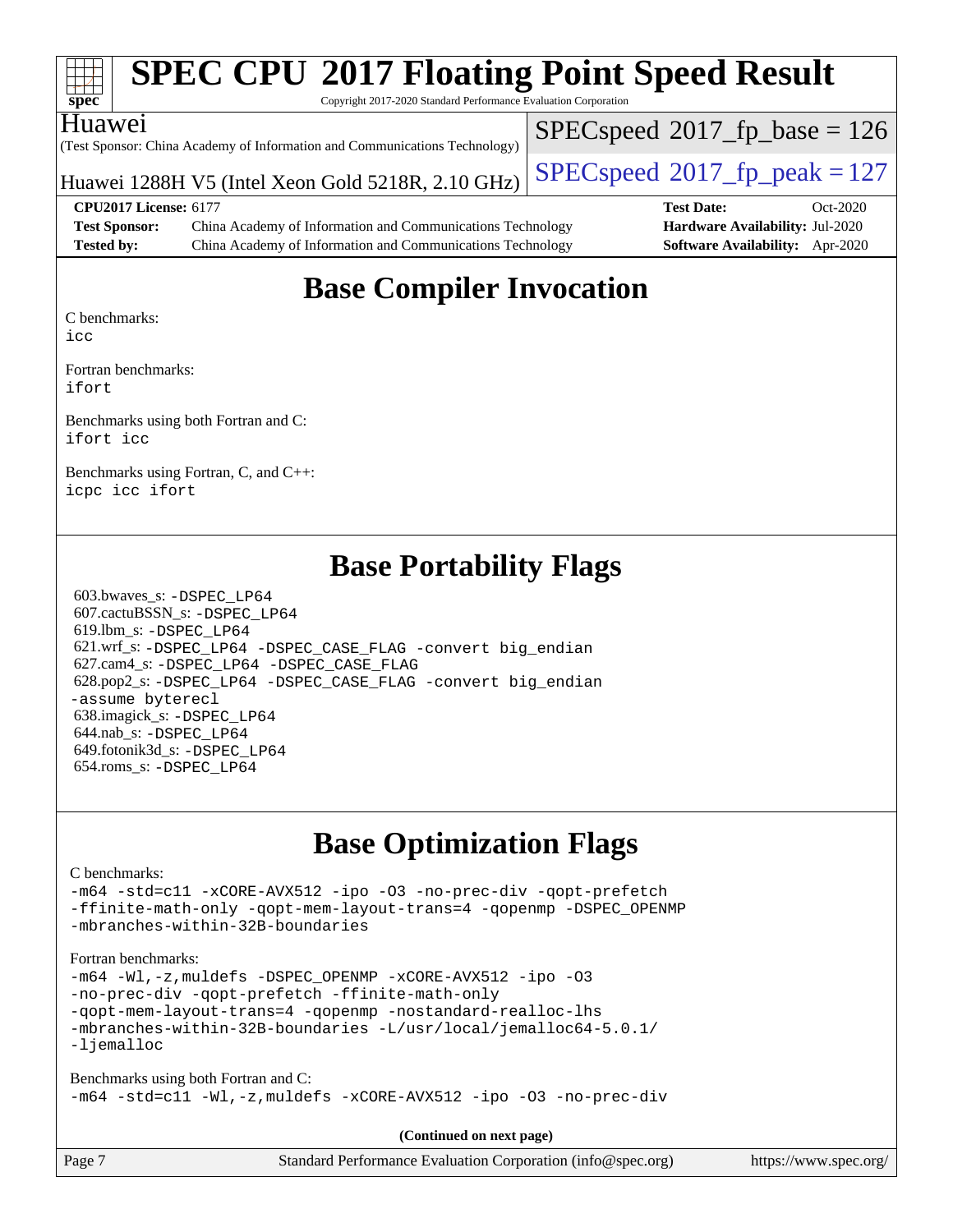

# **[SPEC CPU](http://www.spec.org/auto/cpu2017/Docs/result-fields.html#SPECCPU2017FloatingPointSpeedResult)[2017 Floating Point Speed Result](http://www.spec.org/auto/cpu2017/Docs/result-fields.html#SPECCPU2017FloatingPointSpeedResult)**

Copyright 2017-2020 Standard Performance Evaluation Corporation

#### Huawei

(Test Sponsor: China Academy of Information and Communications Technology)

[SPECspeed](http://www.spec.org/auto/cpu2017/Docs/result-fields.html#SPECspeed2017fpbase)<sup>®</sup>2017 fp base = 126

Huawei 1288H V5 (Intel Xeon Gold 5218R, 2.10 GHz)  $\vert$  [SPECspeed](http://www.spec.org/auto/cpu2017/Docs/result-fields.html#SPECspeed2017fppeak)®[2017\\_fp\\_peak = 1](http://www.spec.org/auto/cpu2017/Docs/result-fields.html#SPECspeed2017fppeak)27

**[Test Sponsor:](http://www.spec.org/auto/cpu2017/Docs/result-fields.html#TestSponsor)** China Academy of Information and Communications Technology **[Hardware Availability:](http://www.spec.org/auto/cpu2017/Docs/result-fields.html#HardwareAvailability)** Jul-2020 **[Tested by:](http://www.spec.org/auto/cpu2017/Docs/result-fields.html#Testedby)** China Academy of Information and Communications Technology **[Software Availability:](http://www.spec.org/auto/cpu2017/Docs/result-fields.html#SoftwareAvailability)** Apr-2020

**[CPU2017 License:](http://www.spec.org/auto/cpu2017/Docs/result-fields.html#CPU2017License)** 6177 **[Test Date:](http://www.spec.org/auto/cpu2017/Docs/result-fields.html#TestDate)** Oct-2020

### **[Base Optimization Flags \(Continued\)](http://www.spec.org/auto/cpu2017/Docs/result-fields.html#BaseOptimizationFlags)**

[Benchmarks using both Fortran and C](http://www.spec.org/auto/cpu2017/Docs/result-fields.html#BenchmarksusingbothFortranandC) (continued):

[-qopt-prefetch](http://www.spec.org/cpu2017/results/res2020q4/cpu2017-20201026-24248.flags.html#user_CC_FCbase_f-qopt-prefetch) [-ffinite-math-only](http://www.spec.org/cpu2017/results/res2020q4/cpu2017-20201026-24248.flags.html#user_CC_FCbase_f_finite_math_only_cb91587bd2077682c4b38af759c288ed7c732db004271a9512da14a4f8007909a5f1427ecbf1a0fb78ff2a814402c6114ac565ca162485bbcae155b5e4258871) [-qopt-mem-layout-trans=4](http://www.spec.org/cpu2017/results/res2020q4/cpu2017-20201026-24248.flags.html#user_CC_FCbase_f-qopt-mem-layout-trans_fa39e755916c150a61361b7846f310bcdf6f04e385ef281cadf3647acec3f0ae266d1a1d22d972a7087a248fd4e6ca390a3634700869573d231a252c784941a8) [-qopenmp](http://www.spec.org/cpu2017/results/res2020q4/cpu2017-20201026-24248.flags.html#user_CC_FCbase_qopenmp_16be0c44f24f464004c6784a7acb94aca937f053568ce72f94b139a11c7c168634a55f6653758ddd83bcf7b8463e8028bb0b48b77bcddc6b78d5d95bb1df2967) [-DSPEC\\_OPENMP](http://www.spec.org/cpu2017/results/res2020q4/cpu2017-20201026-24248.flags.html#suite_CC_FCbase_DSPEC_OPENMP) [-mbranches-within-32B-boundaries](http://www.spec.org/cpu2017/results/res2020q4/cpu2017-20201026-24248.flags.html#user_CC_FCbase_f-mbranches-within-32B-boundaries) [-nostandard-realloc-lhs](http://www.spec.org/cpu2017/results/res2020q4/cpu2017-20201026-24248.flags.html#user_CC_FCbase_f_2003_std_realloc_82b4557e90729c0f113870c07e44d33d6f5a304b4f63d4c15d2d0f1fab99f5daaed73bdb9275d9ae411527f28b936061aa8b9c8f2d63842963b95c9dd6426b8a) [-L/usr/local/jemalloc64-5.0.1/](http://www.spec.org/cpu2017/results/res2020q4/cpu2017-20201026-24248.flags.html#user_CC_FCbase_jemalloc_link_path64_1_7ef78e948e26f16679f66279b8b3f63c04c9803b9e8787420a99cca8bda14a41adf28ce5417d152fa73cc6ac5779a3e22f3d8249efa1649e07fa83494079cd98) [-ljemalloc](http://www.spec.org/cpu2017/results/res2020q4/cpu2017-20201026-24248.flags.html#user_CC_FCbase_jemalloc_link_lib_d1249b907c500fa1c0672f44f562e3d0f79738ae9e3c4a9c376d49f265a04b9c99b167ecedbf6711b3085be911c67ff61f150a17b3472be731631ba4d0471706)

[Benchmarks using Fortran, C, and C++:](http://www.spec.org/auto/cpu2017/Docs/result-fields.html#BenchmarksusingFortranCandCXX)

[-m64](http://www.spec.org/cpu2017/results/res2020q4/cpu2017-20201026-24248.flags.html#user_CC_CXX_FCbase_m64-icc) [-std=c11](http://www.spec.org/cpu2017/results/res2020q4/cpu2017-20201026-24248.flags.html#user_CC_CXX_FCbase_std-icc-std_0e1c27790398a4642dfca32ffe6c27b5796f9c2d2676156f2e42c9c44eaad0c049b1cdb667a270c34d979996257aeb8fc440bfb01818dbc9357bd9d174cb8524) [-Wl,-z,muldefs](http://www.spec.org/cpu2017/results/res2020q4/cpu2017-20201026-24248.flags.html#user_CC_CXX_FCbase_link_force_multiple1_b4cbdb97b34bdee9ceefcfe54f4c8ea74255f0b02a4b23e853cdb0e18eb4525ac79b5a88067c842dd0ee6996c24547a27a4b99331201badda8798ef8a743f577) [-xCORE-AVX512](http://www.spec.org/cpu2017/results/res2020q4/cpu2017-20201026-24248.flags.html#user_CC_CXX_FCbase_f-xCORE-AVX512) [-ipo](http://www.spec.org/cpu2017/results/res2020q4/cpu2017-20201026-24248.flags.html#user_CC_CXX_FCbase_f-ipo) [-O3](http://www.spec.org/cpu2017/results/res2020q4/cpu2017-20201026-24248.flags.html#user_CC_CXX_FCbase_f-O3) [-no-prec-div](http://www.spec.org/cpu2017/results/res2020q4/cpu2017-20201026-24248.flags.html#user_CC_CXX_FCbase_f-no-prec-div) [-qopt-prefetch](http://www.spec.org/cpu2017/results/res2020q4/cpu2017-20201026-24248.flags.html#user_CC_CXX_FCbase_f-qopt-prefetch) [-ffinite-math-only](http://www.spec.org/cpu2017/results/res2020q4/cpu2017-20201026-24248.flags.html#user_CC_CXX_FCbase_f_finite_math_only_cb91587bd2077682c4b38af759c288ed7c732db004271a9512da14a4f8007909a5f1427ecbf1a0fb78ff2a814402c6114ac565ca162485bbcae155b5e4258871) [-qopt-mem-layout-trans=4](http://www.spec.org/cpu2017/results/res2020q4/cpu2017-20201026-24248.flags.html#user_CC_CXX_FCbase_f-qopt-mem-layout-trans_fa39e755916c150a61361b7846f310bcdf6f04e385ef281cadf3647acec3f0ae266d1a1d22d972a7087a248fd4e6ca390a3634700869573d231a252c784941a8) [-qopenmp](http://www.spec.org/cpu2017/results/res2020q4/cpu2017-20201026-24248.flags.html#user_CC_CXX_FCbase_qopenmp_16be0c44f24f464004c6784a7acb94aca937f053568ce72f94b139a11c7c168634a55f6653758ddd83bcf7b8463e8028bb0b48b77bcddc6b78d5d95bb1df2967) [-DSPEC\\_OPENMP](http://www.spec.org/cpu2017/results/res2020q4/cpu2017-20201026-24248.flags.html#suite_CC_CXX_FCbase_DSPEC_OPENMP) [-mbranches-within-32B-boundaries](http://www.spec.org/cpu2017/results/res2020q4/cpu2017-20201026-24248.flags.html#user_CC_CXX_FCbase_f-mbranches-within-32B-boundaries) [-nostandard-realloc-lhs](http://www.spec.org/cpu2017/results/res2020q4/cpu2017-20201026-24248.flags.html#user_CC_CXX_FCbase_f_2003_std_realloc_82b4557e90729c0f113870c07e44d33d6f5a304b4f63d4c15d2d0f1fab99f5daaed73bdb9275d9ae411527f28b936061aa8b9c8f2d63842963b95c9dd6426b8a) [-L/usr/local/jemalloc64-5.0.1/](http://www.spec.org/cpu2017/results/res2020q4/cpu2017-20201026-24248.flags.html#user_CC_CXX_FCbase_jemalloc_link_path64_1_7ef78e948e26f16679f66279b8b3f63c04c9803b9e8787420a99cca8bda14a41adf28ce5417d152fa73cc6ac5779a3e22f3d8249efa1649e07fa83494079cd98) [-ljemalloc](http://www.spec.org/cpu2017/results/res2020q4/cpu2017-20201026-24248.flags.html#user_CC_CXX_FCbase_jemalloc_link_lib_d1249b907c500fa1c0672f44f562e3d0f79738ae9e3c4a9c376d49f265a04b9c99b167ecedbf6711b3085be911c67ff61f150a17b3472be731631ba4d0471706)

### **[Peak Compiler Invocation](http://www.spec.org/auto/cpu2017/Docs/result-fields.html#PeakCompilerInvocation)**

[C benchmarks](http://www.spec.org/auto/cpu2017/Docs/result-fields.html#Cbenchmarks):

 $i$ cc

[Fortran benchmarks](http://www.spec.org/auto/cpu2017/Docs/result-fields.html#Fortranbenchmarks): [ifort](http://www.spec.org/cpu2017/results/res2020q4/cpu2017-20201026-24248.flags.html#user_FCpeak_intel_ifort_8111460550e3ca792625aed983ce982f94888b8b503583aa7ba2b8303487b4d8a21a13e7191a45c5fd58ff318f48f9492884d4413fa793fd88dd292cad7027ca)

[Benchmarks using both Fortran and C](http://www.spec.org/auto/cpu2017/Docs/result-fields.html#BenchmarksusingbothFortranandC): [ifort](http://www.spec.org/cpu2017/results/res2020q4/cpu2017-20201026-24248.flags.html#user_CC_FCpeak_intel_ifort_8111460550e3ca792625aed983ce982f94888b8b503583aa7ba2b8303487b4d8a21a13e7191a45c5fd58ff318f48f9492884d4413fa793fd88dd292cad7027ca) [icc](http://www.spec.org/cpu2017/results/res2020q4/cpu2017-20201026-24248.flags.html#user_CC_FCpeak_intel_icc_66fc1ee009f7361af1fbd72ca7dcefbb700085f36577c54f309893dd4ec40d12360134090235512931783d35fd58c0460139e722d5067c5574d8eaf2b3e37e92)

[Benchmarks using Fortran, C, and C++:](http://www.spec.org/auto/cpu2017/Docs/result-fields.html#BenchmarksusingFortranCandCXX) [icpc](http://www.spec.org/cpu2017/results/res2020q4/cpu2017-20201026-24248.flags.html#user_CC_CXX_FCpeak_intel_icpc_c510b6838c7f56d33e37e94d029a35b4a7bccf4766a728ee175e80a419847e808290a9b78be685c44ab727ea267ec2f070ec5dc83b407c0218cded6866a35d07) [icc](http://www.spec.org/cpu2017/results/res2020q4/cpu2017-20201026-24248.flags.html#user_CC_CXX_FCpeak_intel_icc_66fc1ee009f7361af1fbd72ca7dcefbb700085f36577c54f309893dd4ec40d12360134090235512931783d35fd58c0460139e722d5067c5574d8eaf2b3e37e92) [ifort](http://www.spec.org/cpu2017/results/res2020q4/cpu2017-20201026-24248.flags.html#user_CC_CXX_FCpeak_intel_ifort_8111460550e3ca792625aed983ce982f94888b8b503583aa7ba2b8303487b4d8a21a13e7191a45c5fd58ff318f48f9492884d4413fa793fd88dd292cad7027ca)

### **[Peak Portability Flags](http://www.spec.org/auto/cpu2017/Docs/result-fields.html#PeakPortabilityFlags)**

Same as Base Portability Flags

## **[Peak Optimization Flags](http://www.spec.org/auto/cpu2017/Docs/result-fields.html#PeakOptimizationFlags)**

[C benchmarks](http://www.spec.org/auto/cpu2017/Docs/result-fields.html#Cbenchmarks):

 $619.$ lbm\_s: basepeak = yes

638.imagick\_s: basepeak = yes

```
 644.nab_s: -m64 -std=c11 -Wl,-z,muldefs -xCORE-AVX512 -ipo -O3
-no-prec-div -qopt-prefetch -ffinite-math-only
-qopt-mem-layout-trans=4 -qopenmp -DSPEC_OPENMP
```
**(Continued on next page)**

Page 8 Standard Performance Evaluation Corporation [\(info@spec.org\)](mailto:info@spec.org) <https://www.spec.org/>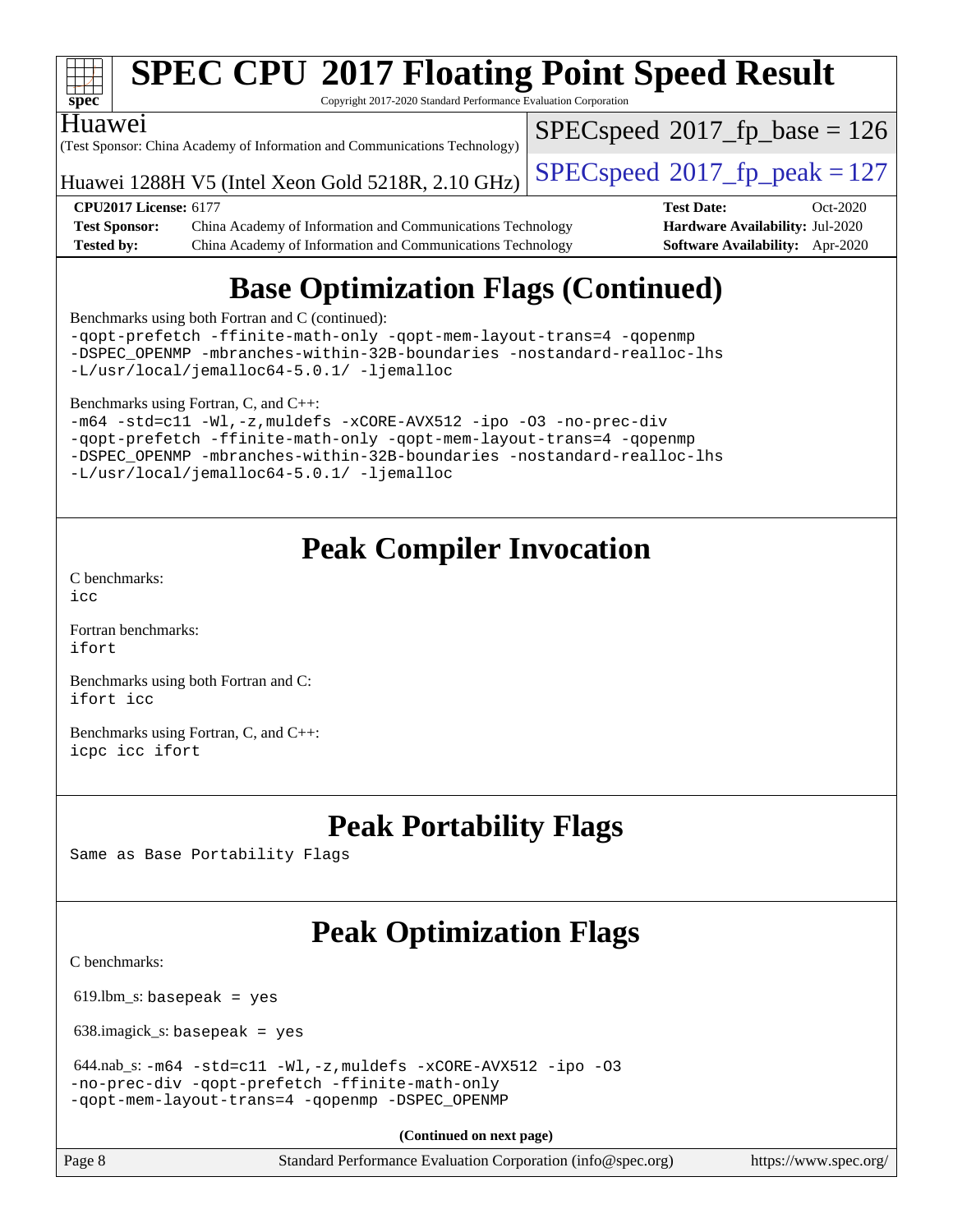

```
 603.bwaves_s: -m64 -Wl,-z,muldefs -prof-gen(pass 1) -prof-use(pass 2)
-ipo-xCORE-AVX512
-O3 -no-prec-div -qopt-prefetch -ffinite-math-only
-qopt-mem-layout-trans=4 -qopenmp -nostandard-realloc-lhs
-mbranches-within-32B-boundaries
```

```
-L/usr/local/jemalloc64-5.0.1/ -ljemalloc
```
649.fotonik3d\_s: basepeak = yes

654.roms\_s: basepeak = yes

[Benchmarks using both Fortran and C](http://www.spec.org/auto/cpu2017/Docs/result-fields.html#BenchmarksusingbothFortranandC):

 $621.wrf_s$ :  $-m64 -std = c11 -wl$  $-m64 -std = c11 -wl$ ,  $-z$ , muldefs  $-prof-gen(pass 1)$  $-prof-gen(pass 1)$ [-prof-use](http://www.spec.org/cpu2017/results/res2020q4/cpu2017-20201026-24248.flags.html#user_peakPASS2_CFLAGSPASS2_FFLAGSPASS2_LDFLAGS621_wrf_s_prof_use_1a21ceae95f36a2b53c25747139a6c16ca95bd9def2a207b4f0849963b97e94f5260e30a0c64f4bb623698870e679ca08317ef8150905d41bd88c6f78df73f19)(pass 2) [-ipo](http://www.spec.org/cpu2017/results/res2020q4/cpu2017-20201026-24248.flags.html#user_peakPASS1_COPTIMIZEPASS1_FOPTIMIZEPASS2_COPTIMIZEPASS2_FOPTIMIZE621_wrf_s_f-ipo) [-xCORE-AVX512](http://www.spec.org/cpu2017/results/res2020q4/cpu2017-20201026-24248.flags.html#user_peakPASS2_COPTIMIZEPASS2_FOPTIMIZE621_wrf_s_f-xCORE-AVX512) [-O3](http://www.spec.org/cpu2017/results/res2020q4/cpu2017-20201026-24248.flags.html#user_peakPASS1_COPTIMIZEPASS1_FOPTIMIZEPASS2_COPTIMIZEPASS2_FOPTIMIZE621_wrf_s_f-O3) [-no-prec-div](http://www.spec.org/cpu2017/results/res2020q4/cpu2017-20201026-24248.flags.html#user_peakPASS1_COPTIMIZEPASS1_FOPTIMIZEPASS2_COPTIMIZEPASS2_FOPTIMIZE621_wrf_s_f-no-prec-div) [-qopt-prefetch](http://www.spec.org/cpu2017/results/res2020q4/cpu2017-20201026-24248.flags.html#user_peakPASS1_COPTIMIZEPASS1_FOPTIMIZEPASS2_COPTIMIZEPASS2_FOPTIMIZE621_wrf_s_f-qopt-prefetch) [-ffinite-math-only](http://www.spec.org/cpu2017/results/res2020q4/cpu2017-20201026-24248.flags.html#user_peakPASS1_COPTIMIZEPASS1_FOPTIMIZEPASS2_COPTIMIZEPASS2_FOPTIMIZE621_wrf_s_f_finite_math_only_cb91587bd2077682c4b38af759c288ed7c732db004271a9512da14a4f8007909a5f1427ecbf1a0fb78ff2a814402c6114ac565ca162485bbcae155b5e4258871) [-qopt-mem-layout-trans=4](http://www.spec.org/cpu2017/results/res2020q4/cpu2017-20201026-24248.flags.html#user_peakPASS1_COPTIMIZEPASS1_FOPTIMIZEPASS2_COPTIMIZEPASS2_FOPTIMIZE621_wrf_s_f-qopt-mem-layout-trans_fa39e755916c150a61361b7846f310bcdf6f04e385ef281cadf3647acec3f0ae266d1a1d22d972a7087a248fd4e6ca390a3634700869573d231a252c784941a8) [-DSPEC\\_SUPPRESS\\_OPENMP](http://www.spec.org/cpu2017/results/res2020q4/cpu2017-20201026-24248.flags.html#suite_peakPASS1_COPTIMIZEPASS1_FOPTIMIZE621_wrf_s_DSPEC_SUPPRESS_OPENMP) [-qopenmp](http://www.spec.org/cpu2017/results/res2020q4/cpu2017-20201026-24248.flags.html#user_peakPASS2_COPTIMIZEPASS2_FOPTIMIZE621_wrf_s_qopenmp_16be0c44f24f464004c6784a7acb94aca937f053568ce72f94b139a11c7c168634a55f6653758ddd83bcf7b8463e8028bb0b48b77bcddc6b78d5d95bb1df2967) [-DSPEC\\_OPENMP](http://www.spec.org/cpu2017/results/res2020q4/cpu2017-20201026-24248.flags.html#suite_peakPASS2_COPTIMIZEPASS2_FOPTIMIZE621_wrf_s_DSPEC_OPENMP) [-mbranches-within-32B-boundaries](http://www.spec.org/cpu2017/results/res2020q4/cpu2017-20201026-24248.flags.html#user_peakEXTRA_COPTIMIZEEXTRA_FOPTIMIZE621_wrf_s_f-mbranches-within-32B-boundaries) [-nostandard-realloc-lhs](http://www.spec.org/cpu2017/results/res2020q4/cpu2017-20201026-24248.flags.html#user_peakEXTRA_FOPTIMIZE621_wrf_s_f_2003_std_realloc_82b4557e90729c0f113870c07e44d33d6f5a304b4f63d4c15d2d0f1fab99f5daaed73bdb9275d9ae411527f28b936061aa8b9c8f2d63842963b95c9dd6426b8a) [-L/usr/local/jemalloc64-5.0.1/](http://www.spec.org/cpu2017/results/res2020q4/cpu2017-20201026-24248.flags.html#user_peakEXTRA_LIBS621_wrf_s_jemalloc_link_path64_1_7ef78e948e26f16679f66279b8b3f63c04c9803b9e8787420a99cca8bda14a41adf28ce5417d152fa73cc6ac5779a3e22f3d8249efa1649e07fa83494079cd98) [-ljemalloc](http://www.spec.org/cpu2017/results/res2020q4/cpu2017-20201026-24248.flags.html#user_peakEXTRA_LIBS621_wrf_s_jemalloc_link_lib_d1249b907c500fa1c0672f44f562e3d0f79738ae9e3c4a9c376d49f265a04b9c99b167ecedbf6711b3085be911c67ff61f150a17b3472be731631ba4d0471706)

 $627$ .cam $4$ <sub>-</sub>s: basepeak = yes

 $628.pop2_s:$  basepeak = yes

[Benchmarks using Fortran, C, and C++:](http://www.spec.org/auto/cpu2017/Docs/result-fields.html#BenchmarksusingFortranCandCXX)

 $607.cactuBSSN_s$ : basepeak = yes

[The flags files that were used to format this result can be browsed at](tmsearch) [http://www.spec.org/cpu2017/flags/Intel-ic19.1u1-official-linux64\\_revB.html](http://www.spec.org/cpu2017/flags/Intel-ic19.1u1-official-linux64_revB.html) <http://www.spec.org/cpu2017/flags/CAICT-Platform-Settings-V1.3.html>

[You can also download the XML flags sources by saving the following links:](tmsearch) [http://www.spec.org/cpu2017/flags/Intel-ic19.1u1-official-linux64\\_revB.xml](http://www.spec.org/cpu2017/flags/Intel-ic19.1u1-official-linux64_revB.xml) <http://www.spec.org/cpu2017/flags/CAICT-Platform-Settings-V1.3.xml>